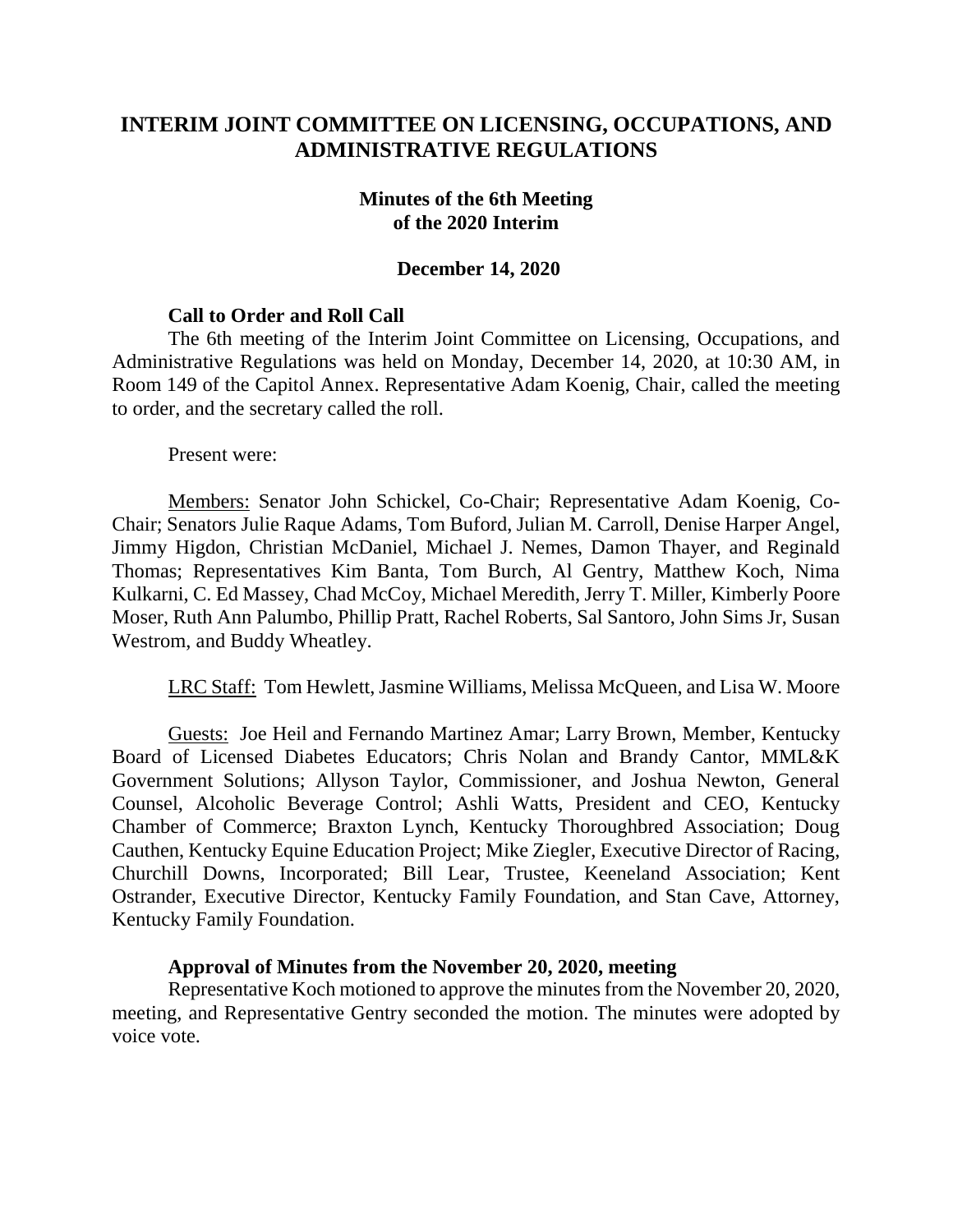Chairman Koenig read a resolution honoring retiring member Representative John Sims, Jr. Upon a motion by Representative Pratt, seconded by Representative Miller, the resolution was adopted by voice vote.

Chairman Schickel read a resolution honoring retiring member Senator Julian Carroll. Upon a motion by Senator Schickel, seconded by Senator Thayer, the resolution was adopted by voice vote.

### **Restaurant Owners Impacted by COVID-19 Restrictions**

Mr. Joe Heil, Northern Kentucky restaurant owner, said he feels the restaurant industry has been unfairly targeted during the COVID-19 pandemic. He feels restaurants have been discriminated against in comparison to retail stores, and other licensed businesses. Restaurants have taken unprecedented measures to ensure customer health and safety. This includes taking employees' temperatures, sanitizing tables in between customers, and requiring patrons to wear masks and social distance within the restaurant.

Mr. Heil feels restaurants have gone above and beyond what other businesses have implemented in order to keep customers safe. The food waste caused by these shutdowns could have fed many people in the state. There has been no communication with the restaurant industry other than what is reported in the daily news, with no advance warnings about impending shutdowns. He said a task force should have been formed to allow the restaurant association a seat at the table to provide input to avoid the massive loss of business. A curfew could have been established that would have prevented Kentucky's restaurants patrons from crossing the border and eating out in other surrounding states. Ohio and Indiana have benefited from receiving Kentuckians' tax dollars during these shutdowns in Kentucky.

Mr. Heil said the restaurant industry is the second largest industry in Kentucky. It is losing many quality employees that will be irreplaceable. The employees are not just college students, but come from single income families, and are often the sole bread winner for the household. He did not appreciate the Governor inviting these employees to leave the restaurant industry and apply for jobs at large distribution centers, as owners and managers work hard to train these employees. It costs \$4,300 to hire and train a new employee for the team. He said let the market dictate the business, and people who do not feel comfortable dining out are not forced to do so.

Mr. Fernando Martinez Amar, Owner of Havana Rumba in Louisville, Kentucky, told his story about fleeing from Cuba under government control in search of a better life in the United States of America. He was picked up on his raft by the United States Coast Guard and placed in a refugee camp for a year in Guantanamo Bay where he completed an immigration process where he was accepted legally into the United States.

Committee meeting materials may be accessed online at https://apps.legislature.ky.gov/CommitteeDocuments/50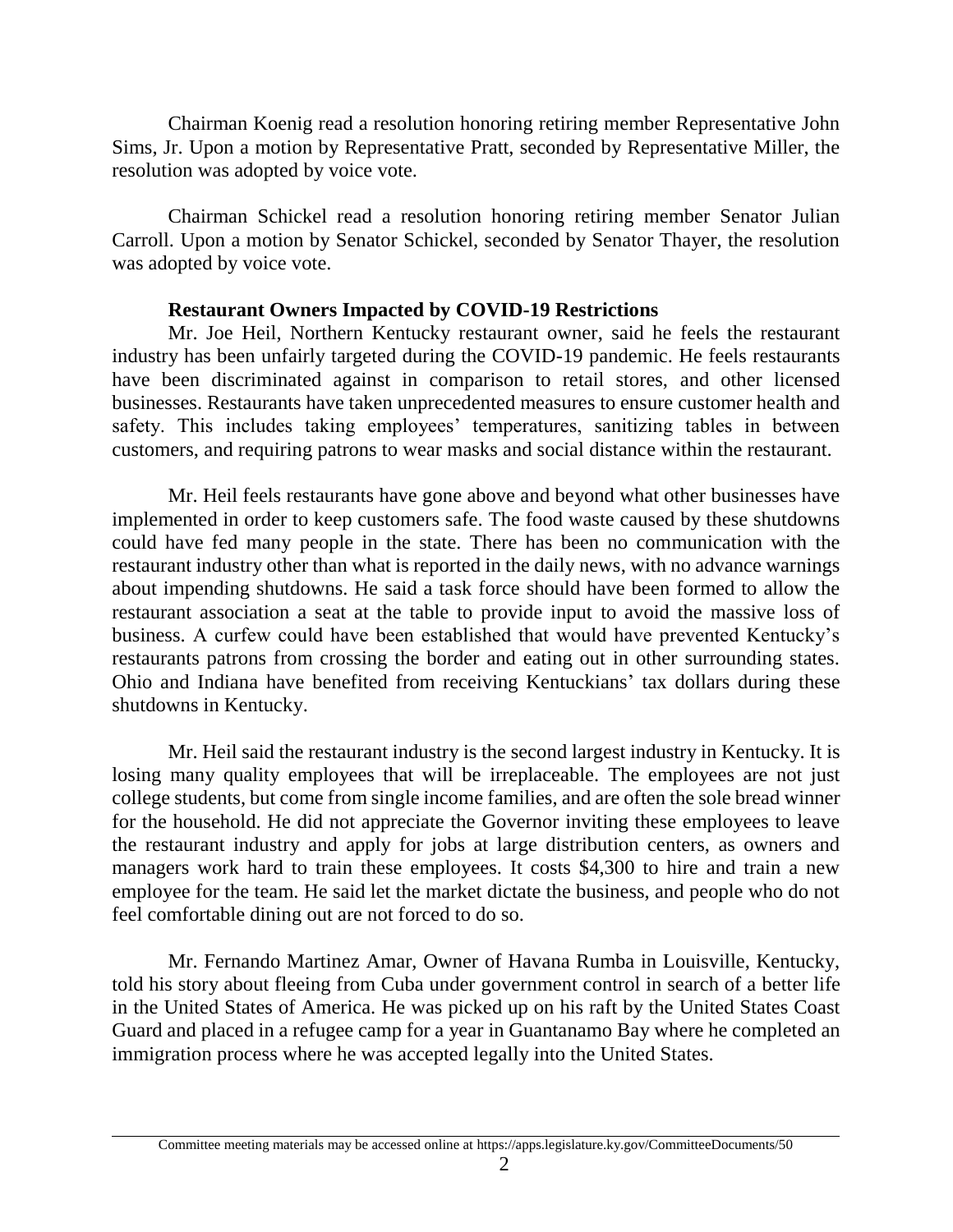Mr. Amar humbly worked his way up and now owns four successful restaurants in the Louisville area. He feels the restrictions on the restaurant industry are unfair and compared it to the government controlled environment under Fidel Castro in Cuba. He said the United States is the land of the free and difficult solutions must be sought to get through the COVID-19 pandemic. He said there is no data supporting the shutdown of restaurants slowing the spread of the virus.

Mr. Amar said he has restaurant employees that have been waiting on unemployment checks since March of 2020. These people have mortgages and children to feed. Kentucky restaurant shutdowns are only causing hardship to Kentucky restaurant owners and employees. Customers are still enjoying dining out in surrounding states, and this is hurting the Kentucky economy. Some restaurants will never recover and will close their doors forever.

Chairman Schickel said the General Assembly is very angry at the situation and hopes to bring relief to the restaurant industry the very first week of January during the 2021 Session. He said many smaller restaurants will not survive this, and the Governor should not have been granted the authority in 1991 to make emergency executive actions unilaterally.

Senator McDaniel thanked the restaurant owners for their hard work and resilience. He said it is the job of the General Assembly to honor what restaurants mean to the economy and to specific regions of the Commonwealth.

Representative Pratt congratulated Mr. Amar on his success in the restaurant business in Louisville. It is not unreasonable for the restaurant owners to be included in the decision-making process that is so pertinent to the industry.

Representative Moser said the testimony was compelling, heart breaking, and maddening. She reiterated the General Assembly will be handling the clean-up of this business in January 2021. In the meantime, she has communicated the restaurants' voices to the Department of Public Health Commissioner, Dr. Steven Stack. He is very aware of the restaurant situation and subsequent lack of communication. She also noted the lack of data from the contact tracing that has cost \$80 million is severely lacking. Restaurants have gone far and beyond to follow CDC guidelines and ensure customer and public safety.

Representative Massey said the restaurants owners are not alone, and said the Governor has not communicated with members of the General Assembly either. He will continue to fight for restaurants and their rights, and reported Representative Nemes asked to convey that Mr. Amar as his constituent has his full support as well.

Senator Thayer said the Governor is completely out of touch with Kentucky's economy and he has no clue the cascading effects of his unilateral decisions made without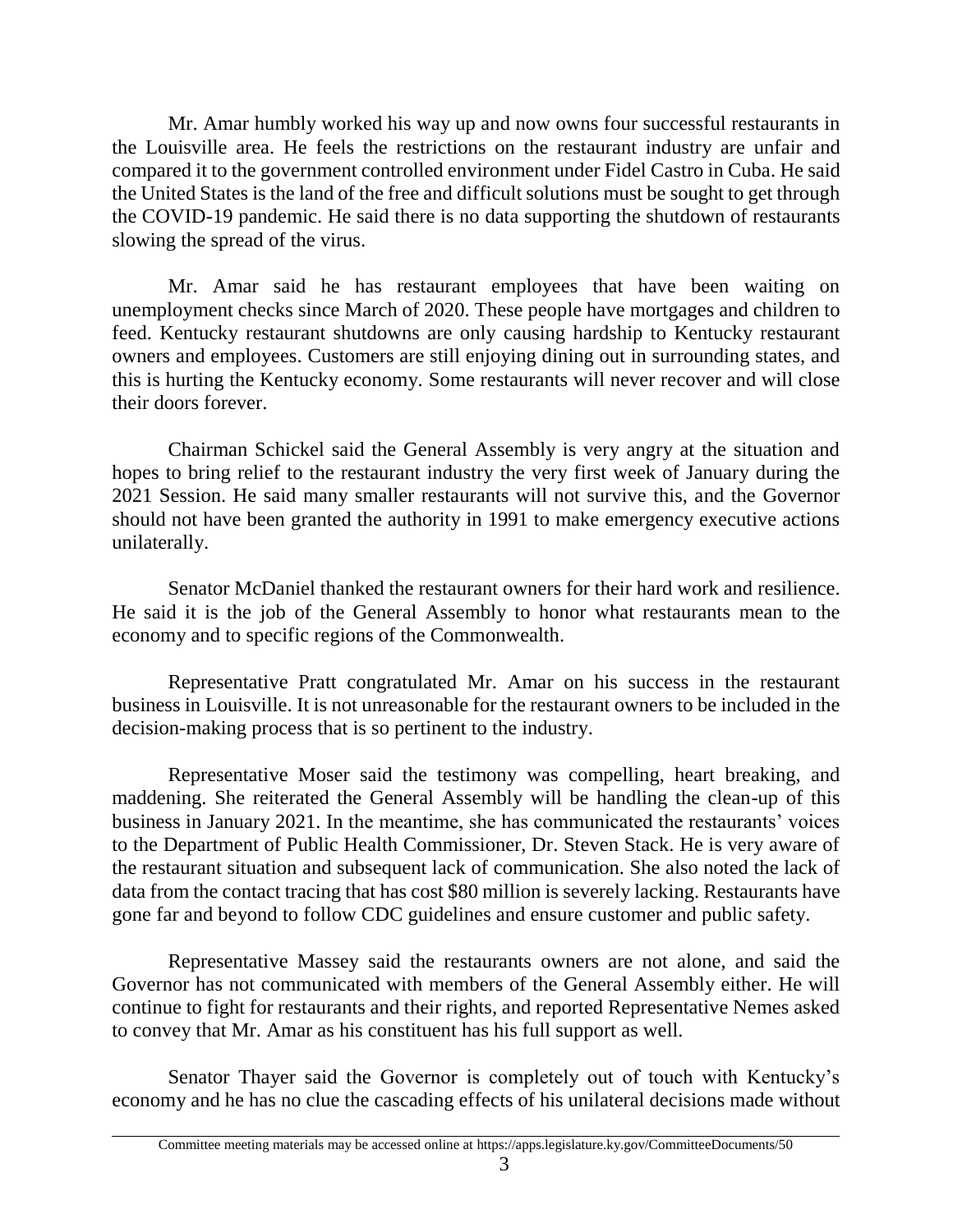the input of the people's branch of government. He said it is pathetic to be left out of the decision-making process and for Mr. Amar to have to fight Governor Beshear in the same manner as he fought Fidel Castro. He assured the business owners that help was on the way.

Senator Thomas said restaurants reopened as of this day to 50 percent capacity. No one asked for the pandemic and Governor Beshear has dealt with it the best way he knows how. The Governor should be commended for his leadership with COVID-19 and keeping Kentucky's numbers down as compared with surrounding states. He said the health of Kentuckians comes first to the needs of business owners. He also said more information is coming to light every day about the virus and how to treat and deal with it. It is unfair, but he feels the Governor has listened to the restaurant owners.

Representative Miller said the Cuban community has been more vocal in the last ten months than in the previous five years. He commended Mr. Amar on his success and his testimony defending freedom.

## **Licensed Diabetes Educators**

Larry Brown, Member, Kentucky Board of Licensed Diabetes Educators, said the national board of the Association of Diabetes Educators was changed to the Association of Diabetes Care and Education Specialists. He is requesting that the Kentucky statute is amended to conform to the national change when referencing the organization so the name can be officially changed in the administrative regulations. The biggest concern is that within the next year to three years private insurers, Medicare, and Medicaid, will change their payment portals to reflect this newer credential name leaving Kentucky licensees on the outside when trying to get reimbursed. Kentucky is a leader in the number of citizens diagnosed with diabetes. The board does not see any issue with the request of the name change and its impact on any other health care practitioners. It also does not have any financial impact on the state board's operating budget. There were no questions from members.

# **Reorganization of the Kentucky Radon Program Advisory Committee**

Chris Nolan, Consultant, The Kentucky Association of Radon Professionals, said radon is naturally occurring gas that is the second leading cause of lung cancer in Kentucky. It is very prevalent in Kentucky, and accumulates in houses, schools, daycares, and other buildings. Radon is easily mitigated with a system that vents the deadly gas outside of the building. Kentucky's radon program is located within the Department of Health, which has become overwhelmed since the fight of the COVID-19 pandemic.

Mr. Nolan said it is being proposed to move the oversight and regulation of Kentucky's radon program from the Department of Public Health to the Public Protection Cabinet's Department of Professional Licensing. The Public Protection Cabinet oversees the licensing and regulation of dozens of occupations and professions. The state's radon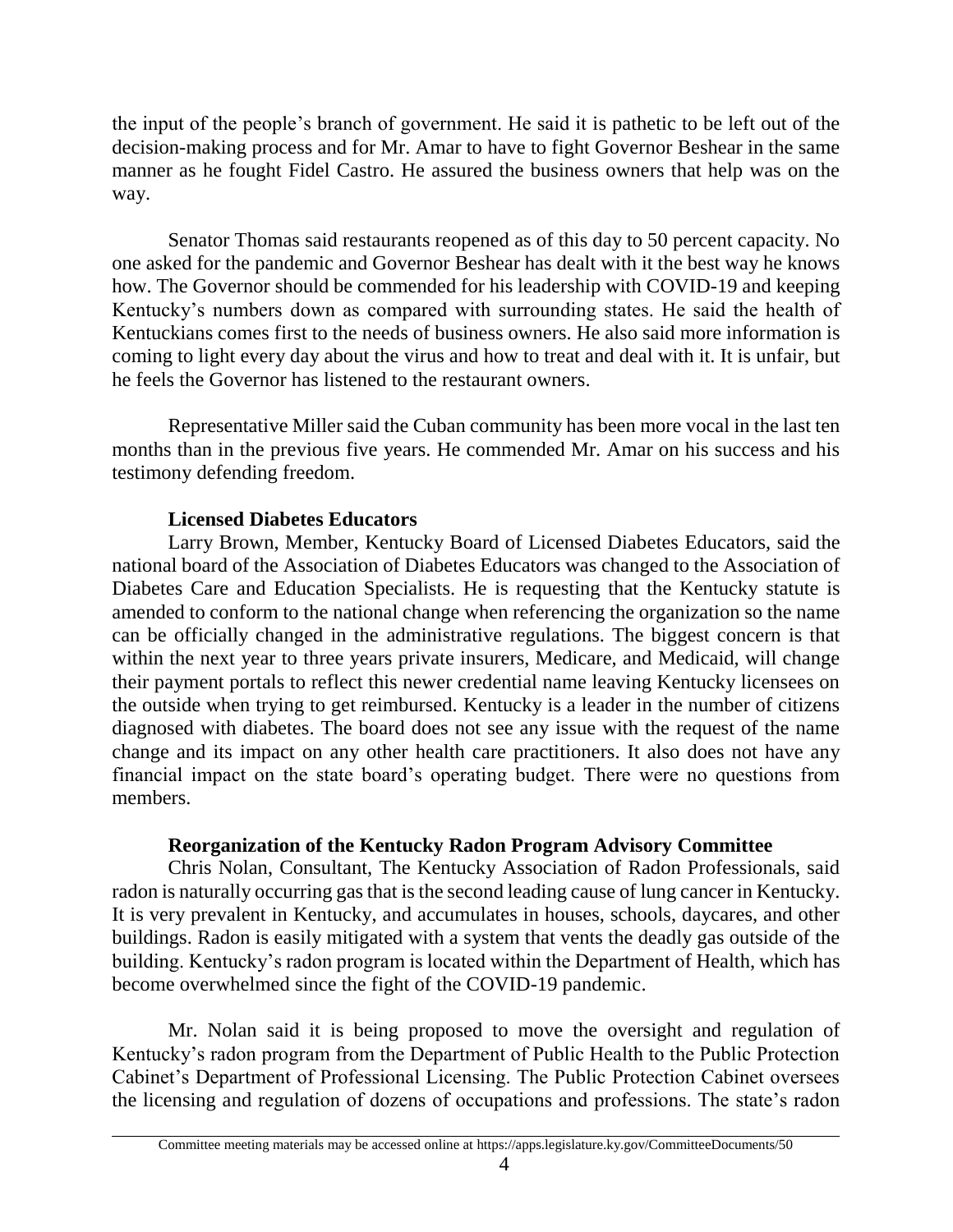certification and education program would be well suited to operate in the Public Protection Cabinet with an independent board. There were no questions from members.

## **Direct Shipping Administrative Regulation**

Allyson Taylor, Commissioner, and Joshua Newton, General Counsel, Alcoholic Beverage Control (ABC), explained the staff suggested amendment to 804 KAR 4:415. A copy of the amendment was in each member's folder. Chairman Koenig said while he does not agree with all the changes made by the ABC Department, he does appreciate their hard work and willingness to compromise.

Responding to a question from Chairman Schickel, Chairman Koenig said the amendment only deals with the application to obtain the license and should be incorporated by reference. A staff member noticed the error and this amendment corrects it.

Responding to a question from Senator Thayer regarding the timeline of the implementation of 804 KAR 4:415, Chairman Koenig said he is mostly pleased with the ABC's implementation of the administrative regulation. Senator Thayer said if the regulation had been in place earlier, it could have helped businesses to have this additional revenue stream during the pandemic. Chairman Koenig said he does not agree with all the language in the administrative regulation, but ABC had made some accommodations. He said the legislature has the final say.

A motion was made by Chairman Schickel to approve the staff amendment to 804 KAR 4:415, and Representative Wheatley seconded the motion. The amendment was adopted by voice vote.

Senator Thomas asked Chairman Koenig to clarify what language he specifically did not agree with in the administrative regulation. Chairman Schickel said he repeatedly hears from his constituents who want the direct shipment of wine sales. He thought this regulation would provide parity and allow direct shipment of wine, but he has since learned that this is not the case. This is the epitome of government bureaucracy and special interest groups not listening to its citizens. He will find out who is responsible for removing the shipment of wine from the regulation, and was pleased that Chairman Koenig assured it would be fixed in the next session.

Chairman Koenig said the original bill allowed producers, wholesalers, and retailers to ship, but in order to get the bill passed, he had to limit it to producers. He said the regulation specified that a fulfillment house cannot be used to direct ship, and products much be direct shipped from a premises. There are many wineries, especially in California, that use fulfillment houses on a regular basis as part of their business model. Thus, they would be excluded from shipping under this bill.

Committee meeting materials may be accessed online at https://apps.legislature.ky.gov/CommitteeDocuments/50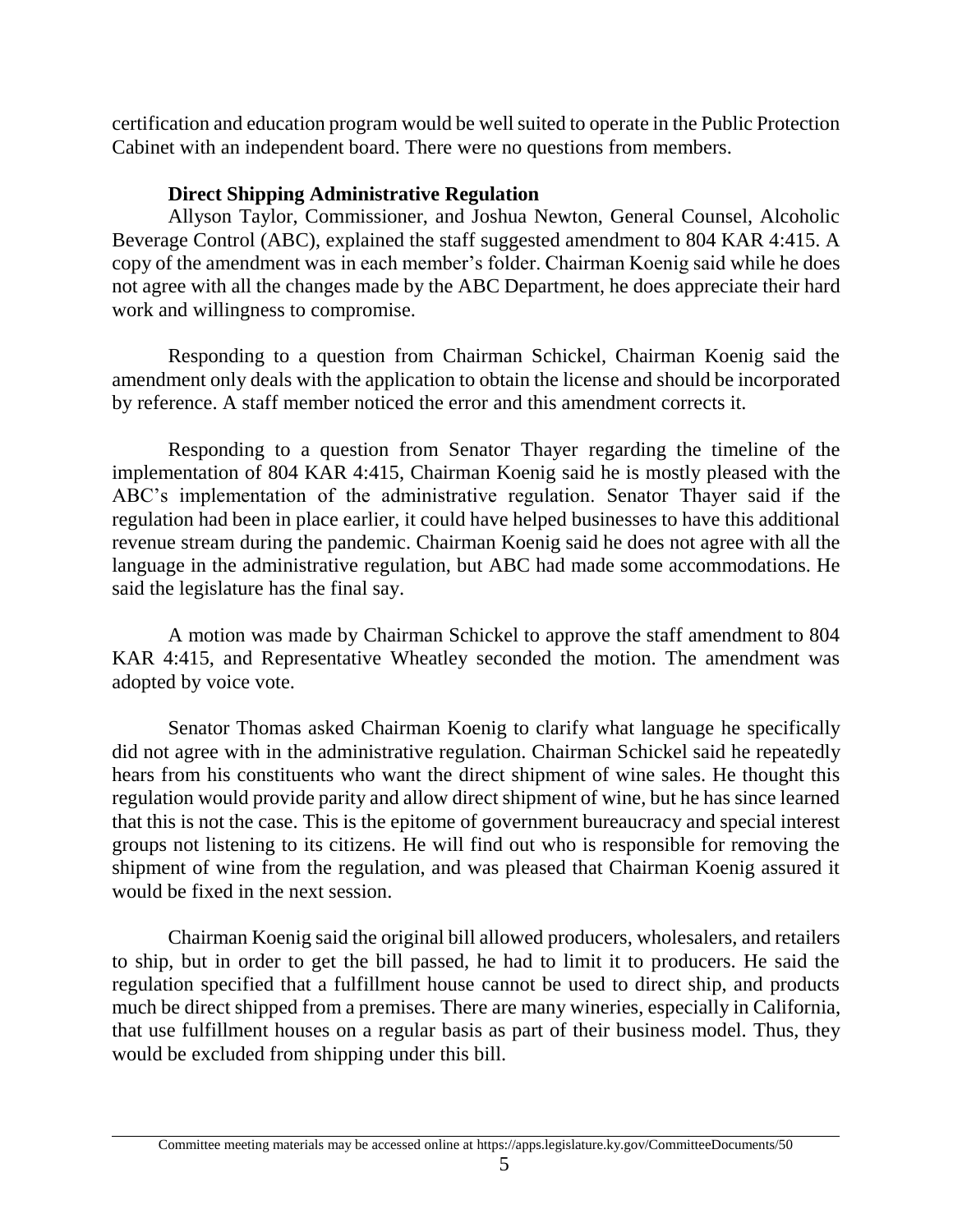Ms. Taylor said there is a statute that states alcohol can only be direct shipped from a licensed premises, and fulfillment centers are not licensed premises. The ABC supports doing this, but the statute will have to be changed to allow it. Mr. Newton said they have to operate with the statutes that have been established. They would like to get fulfillment centers approved when the statute is amended during session, but it is acceptable to ship wine from a licensed premises.

Responding to a question from Senator Higdon regarding what the staff amendment does, Chairman Koenig said it was a technical, clean-up language amendment.

### **Defining Pari-mutuel Wagering**

Chairman Koenig provided some background information on pari-mutuel wagering to the members. Recently the Kentucky Supreme court made a decision which threatens the future of historical horse racing, which has been legally operating in the Commonwealth for nearly a decade.

Ashli Watts, President and CEO, Kentucky Chamber of Commerce, Braxton Lynch, President, Kentucky Thoroughbred Association (KTA), and Doug Cauthen, Kentucky Equine Education Project (KEEP), provided testimony in support of historical horse racing and the horse racing industry. Mr. Cauthen said horse racing in Kentucky needs to be supported in order to keep Kentucky the horse capital of the world. This can be accomplished by enhancing visibility and the viability of KEEP through education based initiatives, and educating Kentuckians and elected officials on the importance of the Kentucky horse industry.

Mr. Cauthen said Kentucky legislators should take action to protect Kentucky's signature horse industry in response to a recent Supreme Court ruling by defining parimutuel wagering, consistent with how the Kentucky Horse Racing Commission has regulated live racing for decades and historical horse racing for the past ten years. Reinforcing, through the definition of pari-mutuel wagering, that the Kentucky Horse Racing Commission is only authorized to regulate pari-mutuel wagering on horse racing and not on any other form of wagering. Finally, maintaining the status quo for historical horse racing facilities, and codifying existing regulatory limitations that restrict historical horse racing to the licensed premises of a racing association and its single corresponding extension facility.

Mr. Cauthen said historical horse racing directly employs over 1,400 Kentuckians in seven cities across the Commonwealth. He said more than \$52 million has been contributed to the general fund with an additional \$45 million paid annually through direct and payroll benefits. Historical horse racing contributes to higher purses, creating a more competitive racing circuit that attracts more horses, owners and trainers to Kentucky. It helped Kentucky stay competitive when neighboring states started casino gaming, and it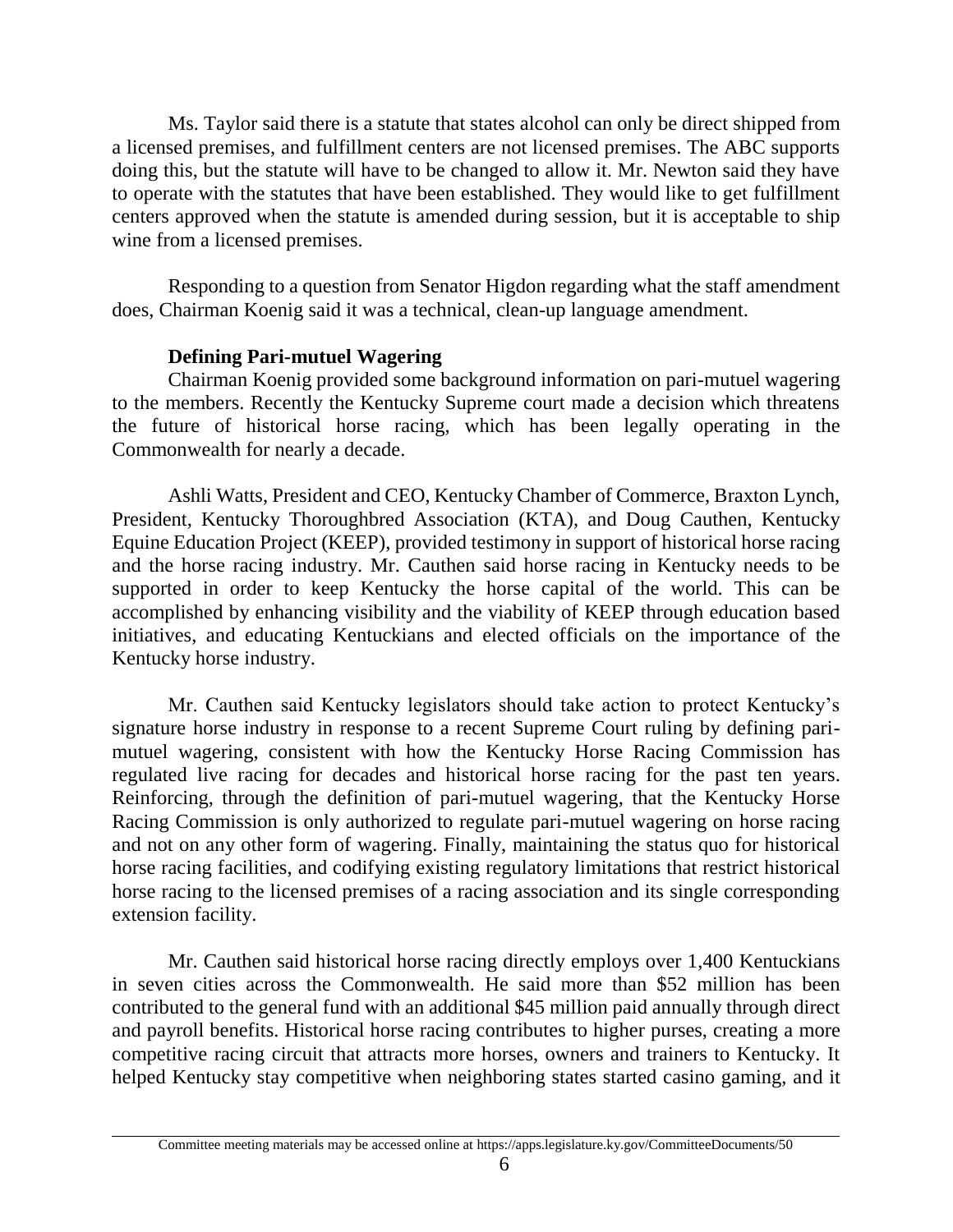helps to keep Kentucky dollars in Kentucky. He believes a threat to historical horse racing is a threat to Kentucky's signature industry, as well as agriculture and tourism.

Ms. Lynch said historical horse racing contributed \$36 million to purses in 2019 and helps Kentucky remain competitive with attractive purse sizes. It helps to recruit and retain more horsemen resulting in larger and stronger field sizes, and greater track attendance. It also makes a difference to small breeders who bring 80 percent of the yearlings to market. Without it, Kentucky will soon experience empty fields and barns, which also impacts farming.

Ms. Watts said the horse industry has a \$5.2 billion economic impact statewide and employs 60,000 Kentuckians directly and indirectly. She said racetracks pay over \$100 million in state and local taxes that benefit Kentucky communities. Racetracks have invested nearly \$1 billion in capital projects over the last decade, with another \$600 million planned. All of this is made possible by the industry's growth from historical horse racing. She said the Kentucky Supreme Court ruling has put this revenue and success at risk. Businesses planning to invest millions of dollars in Kentucky communities and create even more jobs, are operating in uncertainty, which can be a deterrent from locating in the Commonwealth. She asked the General Assembly for assistance to keep the businesses in Kentucky to assist with economic growth and development.

Mike Ziegler, Executive Director of Racing, Churchill Downs, Incorporated, testified in support of historical horse racing and supporting the horse industry. He asked for action from the General Assembly in the 2021 Legislative Session to create a more certain environment for investment, employment, and growth.

Mr. Bill Lear, Trustee, Keeneland Association, gave some background on the Kentucky Horse Racing Commission and the timeline for the regulations to allow historical horse racing. In 2010, the racing commission adopted a set of regulations allowing parimutuel wagering on historical races. The regulations went up to the Kentucky Supreme Court and they were deemed valid. He would like the legislature to uphold that and allow historical horse racing to continue, but not expand in Kentucky.

Representative Koch said the end of historical horse racing would close Turfway Park, and end year round racing in Kentucky. He said this would be a huge blow to Kentucky families and their livelihoods. This would also open up the door for trainers to quit bringing their horses to Kentucky and move on to other tracks that are open year round. This affects jobs of over 60,000 Kentuckians. Historical horse racing has been allowed in Kentucky for over 10 years.

Responding to a question from Representative Wheatley regarding redefining parimutuel wagering, Mr. Lear said it is possible to do it without a constitutional amendment. The constitution only prohibits lotteries, except for the state lottery. It does not prohibit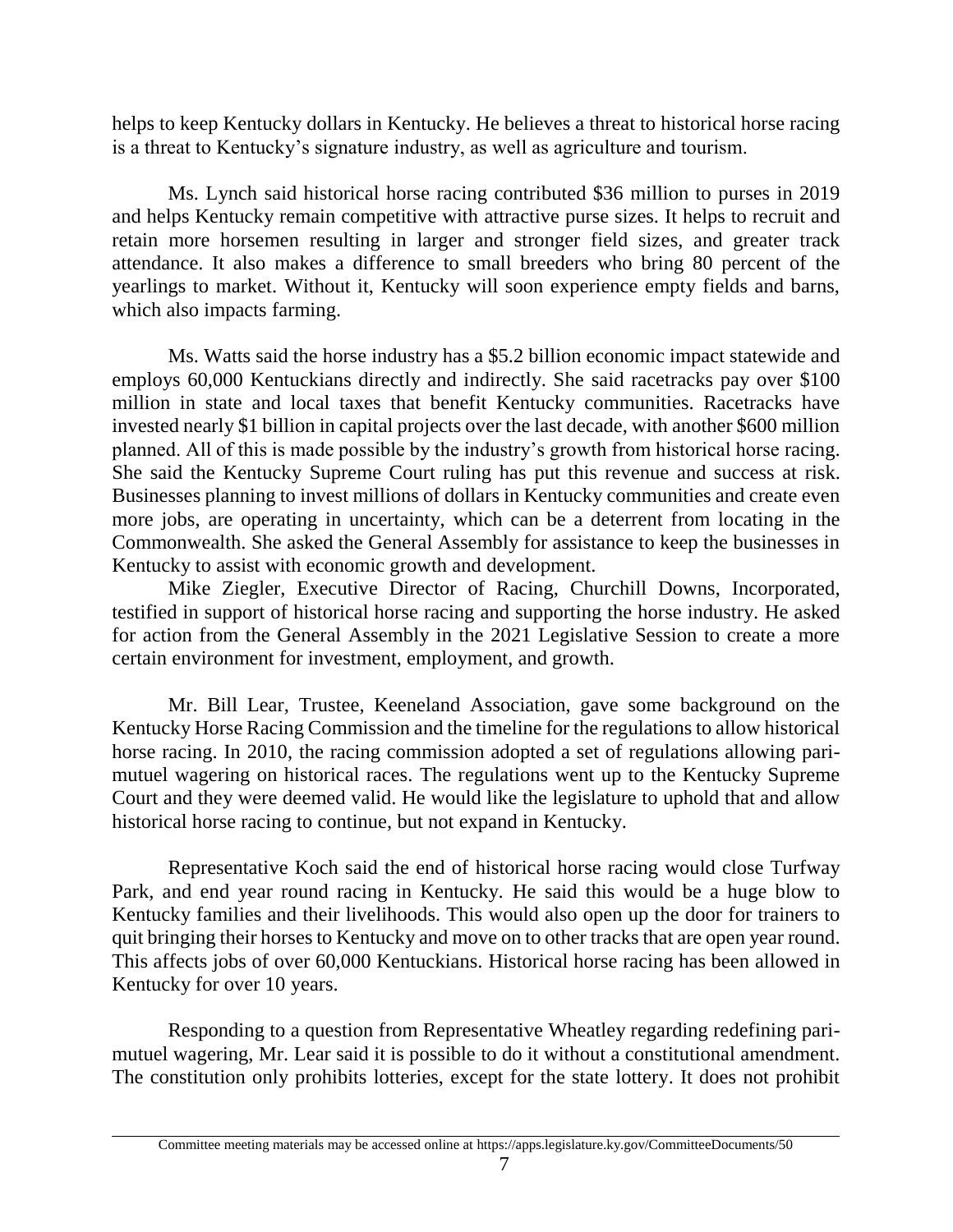other types of gaming and gambling. The irony concerning pari-mutuel wagering is that the statute that allows it has never defined pari-mutuel wagering.

Responding to a question from Representative Miller about the net handle, or the amount of wagers less how much goes back to the bettors per year generated from historical horse racing, Chairman Koenig said well over \$1 billion is wagered, but he will have to get the exact figures.

Representative Meredith said this issue affects the small farms as well. The loss of historical horse racing will hurt hay suppliers and feed stores. It is a business issue, and not just a gaming issue. There have been millions of dollars invested at Kentucky racetracks over the years based on legal interpretations and signals sent from the interpretations. Kentucky needs to be aware of the message it is sending to the broader business community.

Responding to a question from Senator Higdon regarding the amount of money generated from historical horse racing and reporting, Ms. Watts said she would get the facts and figures. Senator Higdon would like to see a report similar to what the Kentucky Lottery publishes annually. Mr. Lear said the take out money generated from historical horse racing is under 8 percent compared to 20 percent take out from live racing. He said money is given back to the Kentucky Thoroughbred Development Fund (KTDF) which supplements purses, and there is an existing tax rate that is levied. Mr. Ziegler said it is a 1.5 percent gross handle.

Representative Gentry said historical horse racing benefits the entire horse industry. He said that all members need to understand what taxing the gross handle is and how it equates to net revenues other states use when taxing casino gaming. He said it is much more than 1.5 percent in reality. He will help in any way he can to keep historical horse racing.

Senator Thomas said historical horse racing is a job development issue. He said the Red Mile is critical in keeping jobs in Fayette County, and to the success of the thoroughbred industry statewide.

Kent Ostrander, Executive Director and Stan Cave, Attorney, Kentucky Family Foundation, testified in opposition of historical horse racing. They showed the committee a short video of the historical racing machines in action at Kentucky Downs. He noted at the top of the machine there is a small three second cartoon horse race that goes across the screen. The horses running at the top is an option.

Mr. Cave said the Kentucky Supreme Court ruled historical horse racing machines were not pari-mutuel wagering. He said the tax rate on the gross handle is 1.5 percent. By statute, one percent is returned to the racing industry, and one-half of one percent is kept